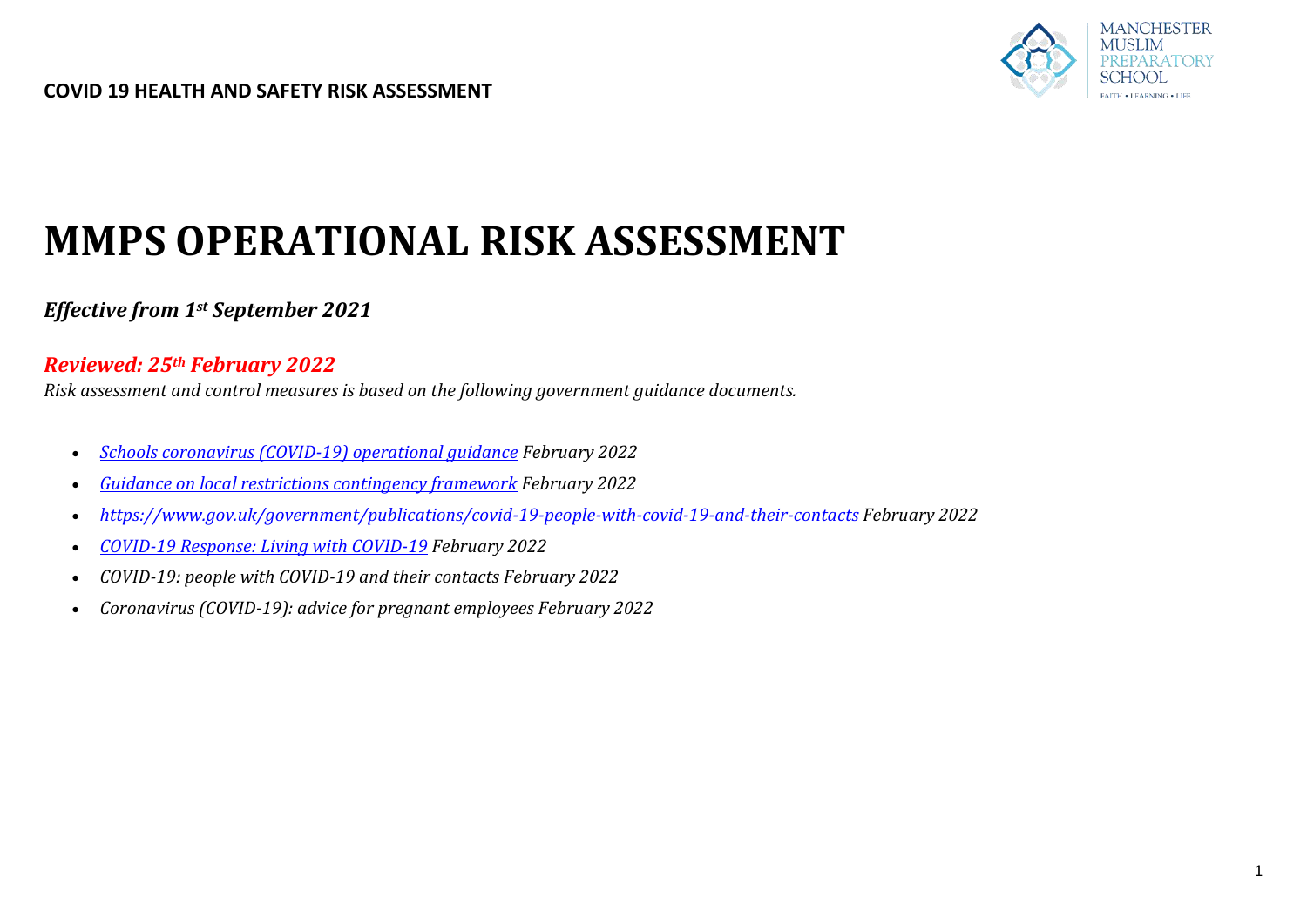#### **MANCHESTER** AUSLIM PARATORY AITH . I FARNING . LIFE

## **COVID 19 HEALTH AND SAFETY RISK ASSESSMENT**

#### **Approach to risk estimation and management**

In line with Department for Education (DfE) guidance, we take the following approach to reduce risks in our school:

#### **Control Measures**

- 1. Ensure good hygiene for everyone.
- 2. Maintain appropriate cleaning regimes.
- 3. Keep occupied spaces well ventilated.
- 4. Follow public health advice on testing, self-isolation and managing confirmed cases of COVID-19.

\* *MMPS will contact the local health protection team if the thresholds for extra actions, as set out in the 'Contingency framework: education and childcare settings' (DfE, February 2022), are met.*

\* MMPS continues to have a 'COVID-19 Outbreak Management & Contingency for Remote Education' Plan in place, outlining how we would operate if we were advised by central government or the local health protection team to take extra measures to help break chains of transmission.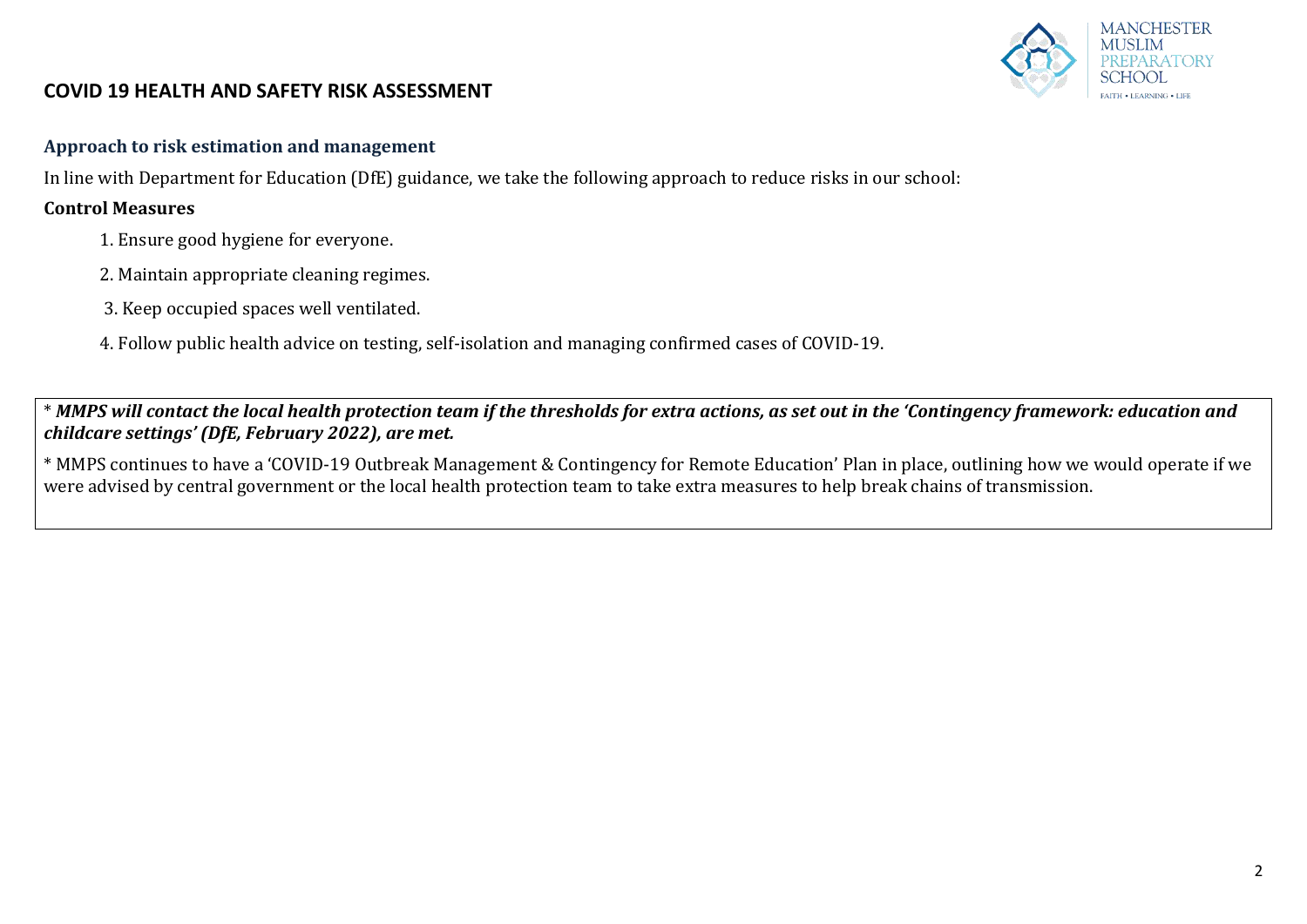

| Ref | <b>Control Measure</b>                                                                                                                                                                                                                                                                                                                                                                                                                                           | Yes    | <b>No</b> | N/A    | <b>Actions Taken Details/Further information</b>                                                                                                                                                                                                                                                                                                                                                                                                                                   |  |  |  |
|-----|------------------------------------------------------------------------------------------------------------------------------------------------------------------------------------------------------------------------------------------------------------------------------------------------------------------------------------------------------------------------------------------------------------------------------------------------------------------|--------|-----------|--------|------------------------------------------------------------------------------------------------------------------------------------------------------------------------------------------------------------------------------------------------------------------------------------------------------------------------------------------------------------------------------------------------------------------------------------------------------------------------------------|--|--|--|
|     | <b>CONTACT WITH SOMEONE SUFFERING FROM CORONAVIRUS</b>                                                                                                                                                                                                                                                                                                                                                                                                           |        |           |        |                                                                                                                                                                                                                                                                                                                                                                                                                                                                                    |  |  |  |
| 01  | Anyone advised to self-isolate under current guidance will be asked not to<br>attend. $\rightarrow$ see government guidance: COVID-19: people with COVID-19<br>and their contacts February 2022<br>Pregnant staff:<br>Work place risk assessment in place and regularly reviewed.<br>Pregnant staff issued with lateral flow tests and advised to test regularly.                                                                                                | $\Box$ | $\Box$    | $\Box$ | Regular reminders given about this: letters to parents,<br>website uploads, emails<br>Remote/distance learning contingency arrangements for all<br>pupils in place.                                                                                                                                                                                                                                                                                                                |  |  |  |
| 02  | If a PCR test is positive, staff/parents/carers will be advised of government<br>guidance and advised to stay at home and avoid contact with other people.<br>Members of their household should follow the government guidance:<br>COVID-19: people with COVID-19 and their contacts February 2022<br>Staff who test positive can obtain LFD tests from school.                                                                                                  | O      | $\Box$    | $\Box$ | If a member of staff tests positive, they will be advised to take<br>an LFD test from 5 days after symptoms started (or the day<br>they tested if they do not have symptoms) followed by<br>another LFD the next day. If both test results are negative,<br>and they do not have a temperature, they will be able to<br>return to work. If the day 5 LFD test result is positive, they<br>can continue taking LFD tests until they receive 2 consecutive<br>negative test results. |  |  |  |
| 03  | Anyone self-isolating with symptoms will be encouraged to access<br>testing.                                                                                                                                                                                                                                                                                                                                                                                     | ◘      | $\Box$    | $\Box$ |                                                                                                                                                                                                                                                                                                                                                                                                                                                                                    |  |  |  |
| 04  | Symptomatic person (staff or pupil) will be sent home immediately or<br>self-isolated until they can be picked up.                                                                                                                                                                                                                                                                                                                                               | ◘      | $\Box$    | $\Box$ | Symptomatic person will be isolated in the sick room<br>999 will be called if they are seriously ill or injured or their life<br>is at risk                                                                                                                                                                                                                                                                                                                                        |  |  |  |
| 05  | If a symptomatic pupil is awaiting collection, they will be moved to the<br>sick room where they can be isolated behind a closed door. The<br>window will be opened and the ventilation switched on                                                                                                                                                                                                                                                              | O      | $\Box$    | $\Box$ | The sick room includes a single toilet and sink that can be<br>used by the symptomatic person.<br>The sick room will be disinfected with household bleach after<br>the symptomatic person has left to reduce the risk of passing<br>the infection onto anyone else.                                                                                                                                                                                                                |  |  |  |
| 06  | If a symptomatic pupil needs to be supervised before being picked up<br>If a distance of 2m can be maintained, supervising staff will wear a<br>$\bullet$<br>face covering and face shield<br>If contact is necessary, supervising staff will also wear disposable<br>gloves and a disposable apron<br>If there is a risk of splashing to the eyes, such as from coughing,<br>$\bullet$<br>spitting or vomiting, supervising staff will also wear eye protection | O      | $\Box$    | $\Box$ | Supervising staff will wash their hands thoroughly for 20<br>seconds once the pupil has been collected from school.<br>If there are home testing kits available in school, these will be<br>given to parent/carer collecting symptomatic pupil if they are<br>unable to get a test elsewhere.                                                                                                                                                                                      |  |  |  |
| 07  | A member of staff starts to display symptoms whilst at work                                                                                                                                                                                                                                                                                                                                                                                                      | $\Box$ | $\Box$    | $\Box$ | Staff member will be sent home and advised to book a PCR<br>test and self-isolate.                                                                                                                                                                                                                                                                                                                                                                                                 |  |  |  |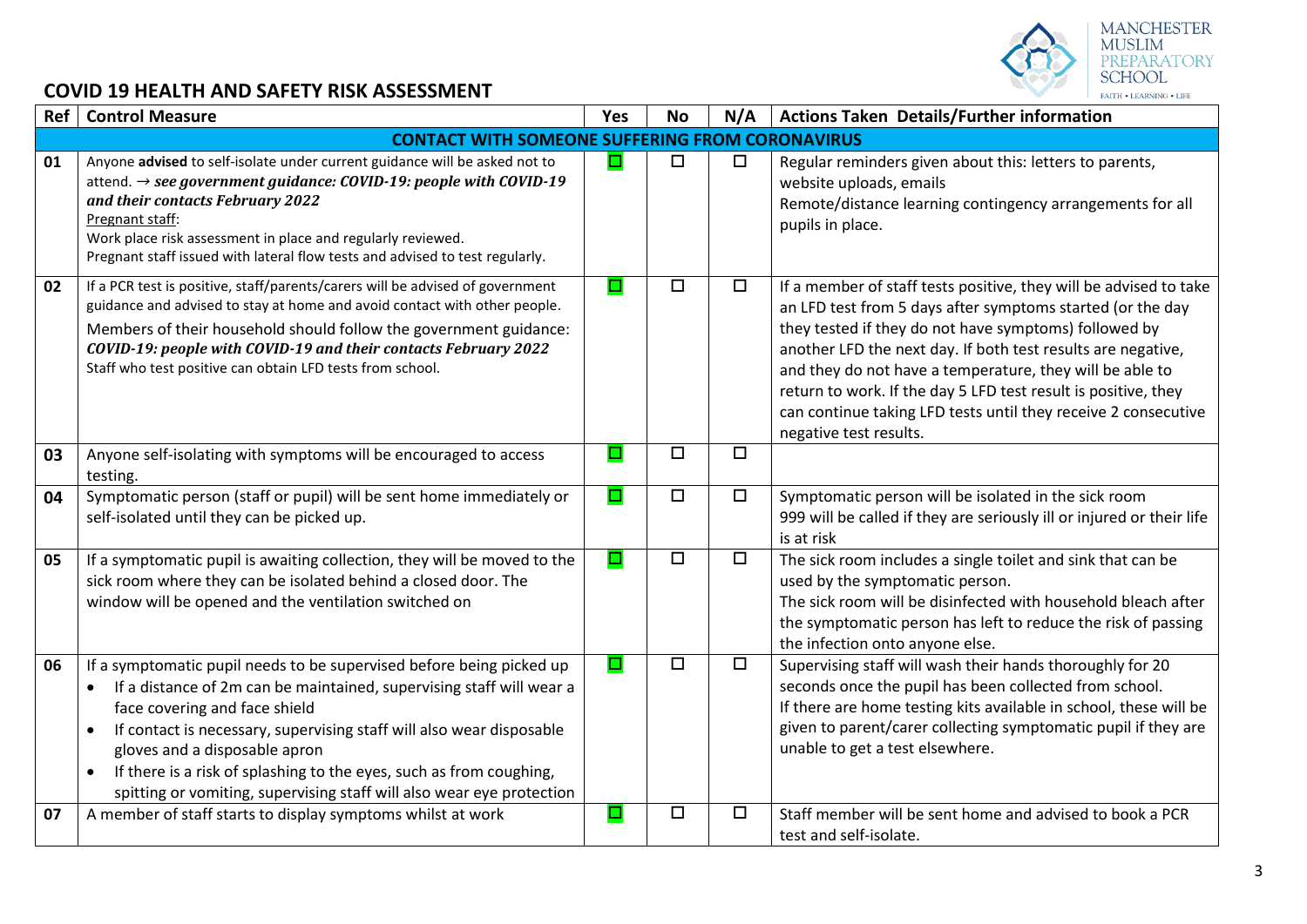

# MANCHESTER<br>MUSLIM<br>PREPARATORY<br>SCHOOL  $FAITH * LEARNING * LIE$

| Ref | <b>Control Measure</b>                                                                                                                                                                                                                                                                                                                                                                                                                                                                                                                                                                                                                                                                                                                                                                                                                                                                                                                                             | Yes    | <b>No</b> | N/A    | <b>Actions Taken Details/Further information</b>                                                                                                                                                                                                                                                                                                                                                                                                                                                                    |
|-----|--------------------------------------------------------------------------------------------------------------------------------------------------------------------------------------------------------------------------------------------------------------------------------------------------------------------------------------------------------------------------------------------------------------------------------------------------------------------------------------------------------------------------------------------------------------------------------------------------------------------------------------------------------------------------------------------------------------------------------------------------------------------------------------------------------------------------------------------------------------------------------------------------------------------------------------------------------------------|--------|-----------|--------|---------------------------------------------------------------------------------------------------------------------------------------------------------------------------------------------------------------------------------------------------------------------------------------------------------------------------------------------------------------------------------------------------------------------------------------------------------------------------------------------------------------------|
| 08  | A symptomatic person has been isolated in an area and has now been                                                                                                                                                                                                                                                                                                                                                                                                                                                                                                                                                                                                                                                                                                                                                                                                                                                                                                 | O      | $\Box$    | $\Box$ | A thorough clean will take place in the areas that the                                                                                                                                                                                                                                                                                                                                                                                                                                                              |
|     | collected/sent home                                                                                                                                                                                                                                                                                                                                                                                                                                                                                                                                                                                                                                                                                                                                                                                                                                                                                                                                                |        |           |        | symptomatic person has been in. If PPE was used, it will be                                                                                                                                                                                                                                                                                                                                                                                                                                                         |
|     |                                                                                                                                                                                                                                                                                                                                                                                                                                                                                                                                                                                                                                                                                                                                                                                                                                                                                                                                                                    | О      | $\Box$    | $\Box$ | disposed in bin located in the sick room.                                                                                                                                                                                                                                                                                                                                                                                                                                                                           |
| 09  | The school has been informed that a pupil or staff member has tested<br>positive for coronavirus and needs advice on next steps                                                                                                                                                                                                                                                                                                                                                                                                                                                                                                                                                                                                                                                                                                                                                                                                                                    |        |           |        | The school will contact the local health protection team if<br>thresholds for extra actions, as set out in the 'Contingency<br>framework: education and childcare settings' (DfE, updated<br>February 2022), are met. School will seek advice on next<br>steps, if necessary, by contacting Manchester Test & Trace:<br>0800 840 3858<br>The school will also assist Manchester authorities to identify<br>potential outbreaks by completing the Manchester Test and<br>Trace online confirmed case reporting form. |
| 10  | Advise those who are a close contact of the COVID-19 positive case to<br>follow government guidance: COVID-19: people with COVID-19 and<br>their contacts February 2022<br>Minimise contact with the person who has COVID-19<br>$\bullet$<br>Avoid contact with anyone who is a higher risk of becoming severely<br>$\bullet$<br>unwell<br>Limit contact with other people outside of household, especially in<br>$\bullet$<br>crowded, enclosed, poorly ventilated spaces<br>Wear a well-fitting face covering made with multiple layers or a<br>$\bullet$<br>surgical face mask in crowded, enclosed or poorly ventilated spaces<br>and where they are in close contact with other people<br>Pay close attention to main symptoms of COVID-19 and order a PCR<br>$\bullet$<br>test if they develop symptoms.<br>Follow advice for 10 days after the day the close contact symptoms<br>started (or the day their test was taken if they did not have<br>symptoms) | $\Box$ | $\Box$    | $\Box$ | Close contact:<br>If you live with someone who has COVID-19<br>If you stayed overnight in the household of someone who<br>has COVID-19                                                                                                                                                                                                                                                                                                                                                                              |
|     | <b>CONTACT WITH CORONAVIRUS WHEN GETTING TO AND FROM SCHOOL</b>                                                                                                                                                                                                                                                                                                                                                                                                                                                                                                                                                                                                                                                                                                                                                                                                                                                                                                    |        |           |        |                                                                                                                                                                                                                                                                                                                                                                                                                                                                                                                     |
| 11  | There is an overall rise in sickness absence where coronavirus is<br>suspected                                                                                                                                                                                                                                                                                                                                                                                                                                                                                                                                                                                                                                                                                                                                                                                                                                                                                     |        | □         | □      | The school will work with the local health protection team to<br>decide if additional action is needed.<br>Any advice given by the team will be followed.                                                                                                                                                                                                                                                                                                                                                           |
| 12  | A symptomatic person needs to take public transport                                                                                                                                                                                                                                                                                                                                                                                                                                                                                                                                                                                                                                                                                                                                                                                                                                                                                                                | ◘      | $\Box$    | $\Box$ | They will be advised not to use public transport                                                                                                                                                                                                                                                                                                                                                                                                                                                                    |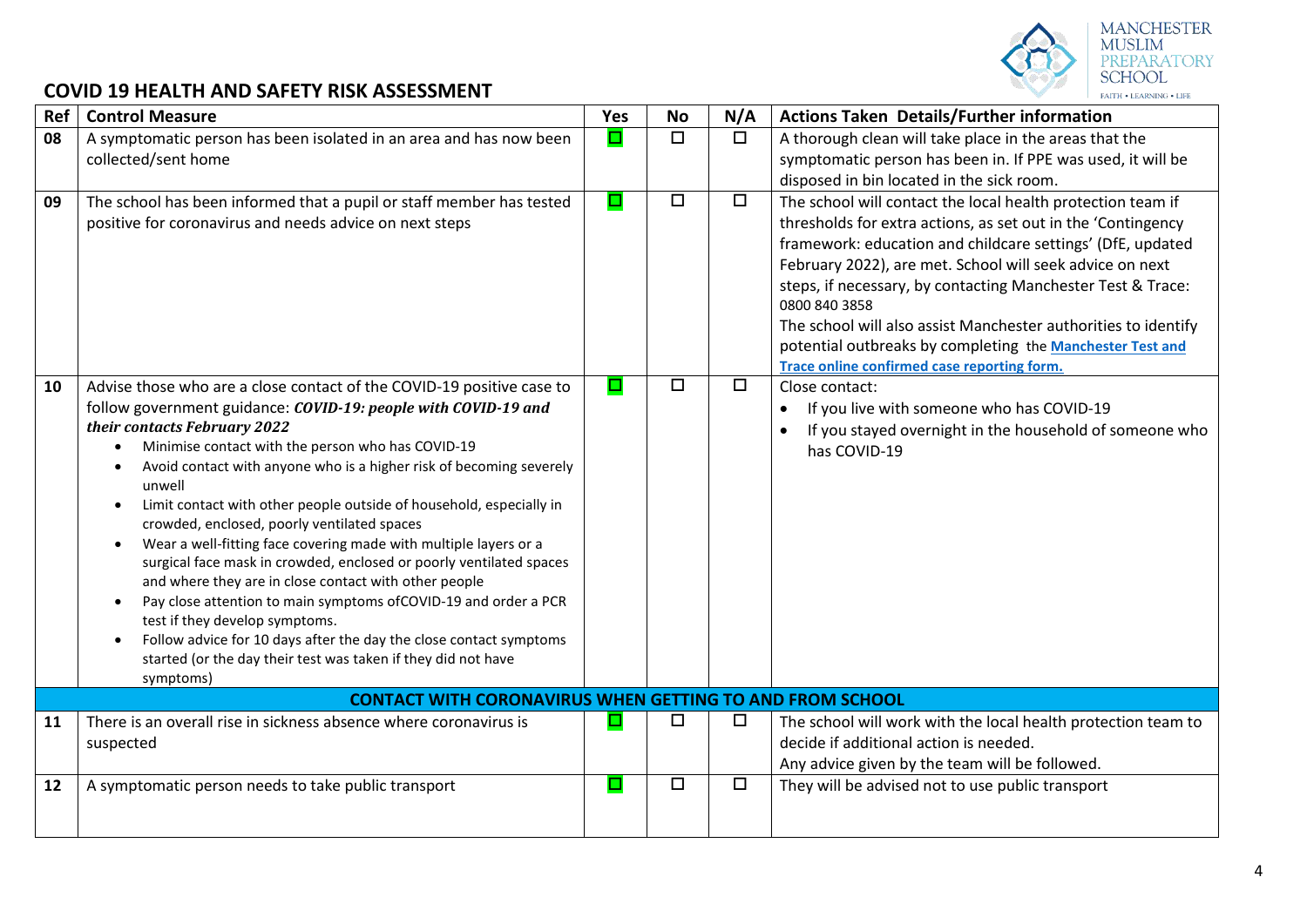

| Ref      | <b>Control Measure</b>                                                                                                                                                                                                                                                                                                                                                                                                                                                                                                                                       | Yes              | <b>No</b>        | N/A              | Actions Taken Details/Further information                                                                                                                                                                                                                                                                                                                                                                                                                                                                                                                                                                         |  |  |  |
|----------|--------------------------------------------------------------------------------------------------------------------------------------------------------------------------------------------------------------------------------------------------------------------------------------------------------------------------------------------------------------------------------------------------------------------------------------------------------------------------------------------------------------------------------------------------------------|------------------|------------------|------------------|-------------------------------------------------------------------------------------------------------------------------------------------------------------------------------------------------------------------------------------------------------------------------------------------------------------------------------------------------------------------------------------------------------------------------------------------------------------------------------------------------------------------------------------------------------------------------------------------------------------------|--|--|--|
|          | SPREADING INFECTION DUE TO TOUCH, SNEEZES AND COUGHS                                                                                                                                                                                                                                                                                                                                                                                                                                                                                                         |                  |                  |                  |                                                                                                                                                                                                                                                                                                                                                                                                                                                                                                                                                                                                                   |  |  |  |
| 13       | Everyone in school will:<br>Frequently wash their hands with soap and water for 20 seconds<br>$\bullet$<br>and dry thoroughly using NHS guidelines, or use alcohol-based<br>hand sanitiser to cover all parts of their hands<br>Clean their hands on arrival, after breaks, if they change rooms,<br>before and after eating, after sneezing or coughing<br>Be encouraged not to touch their mouth, eyes and nose<br>Use a tissue or elbow crook to cough or sneeze, and use bins for<br>tissue waste<br>Pupils taught: 'Catch it, kill it, bin it' approach | ◘                | $\Box$           | $\Box$           | Handwashing facilities are provided:<br>Sinks and soap in classrooms.<br>Sinks and soap in toilets.<br>$\bullet$<br>Additional soap dispensers in wudhu area.<br>$\bullet$<br>Hand sanitiser in classroom without sink (Urdu/SEN<br>room, IT room)<br>Hand sanitiser at all entrance/exit doors<br>$\bullet$<br>Hand sanitisers in all classrooms<br>$\bullet$<br>Hand sanitisers at both gates, all pupils asked by a<br>$\bullet$<br>member of staff at gate to use hand sanitiser at entry into<br>playground.<br>Pupils who cannot use hand sanitiser will wash hands<br>immediately on arrival in classroom. |  |  |  |
| 14       | Pupils will be encouraged to learn and practise these habits in lessons<br>and by posters put up across the school                                                                                                                                                                                                                                                                                                                                                                                                                                           | $\Box$           | $\Box$           | $\Box$           | Help will be available for any pupils who have trouble<br>cleaning their hands independently.<br>Young children will be supervised during hand washing.<br>Lidded bins for tissues will be emptied throughout the day.                                                                                                                                                                                                                                                                                                                                                                                            |  |  |  |
|          | <b>SPREADING INFECTION THROUGH CONTACT WITH CORONAVIRUS ON SURFACES</b>                                                                                                                                                                                                                                                                                                                                                                                                                                                                                      |                  |                  |                  |                                                                                                                                                                                                                                                                                                                                                                                                                                                                                                                                                                                                                   |  |  |  |
| 15       | Regular cleaning of frequently touched surfaces using standard<br>cleaning products (e.g. bleach, detergent) including:<br><b>Bannisters</b><br>$\bullet$<br>Bathroom facilities (including taps and flush buttons)                                                                                                                                                                                                                                                                                                                                          |                  | □                | □                | Caretaker regularly wipes frequent touch points.<br>Vinyl prayer mats in use that can be wiped after use                                                                                                                                                                                                                                                                                                                                                                                                                                                                                                          |  |  |  |
| 16<br>17 | Areas of the school that are used by pupils will be cleaned thoroughly<br>at the end of the day:<br>Classrooms<br><b>Toilets</b><br>Hall<br>Staircases, bannisters<br>If a person with coronavirus symptoms comes into school, a thorough                                                                                                                                                                                                                                                                                                                    | $\Box$<br>$\Box$ | $\Box$<br>$\Box$ | $\Box$<br>$\Box$ |                                                                                                                                                                                                                                                                                                                                                                                                                                                                                                                                                                                                                   |  |  |  |
| 18       | clean till take place in the areas that the person has been in<br>Cleaning supplies will be topped up regularly and monitored to make                                                                                                                                                                                                                                                                                                                                                                                                                        | о                | $\Box$           | $\Box$           |                                                                                                                                                                                                                                                                                                                                                                                                                                                                                                                                                                                                                   |  |  |  |
|          | sure they're not close to running out                                                                                                                                                                                                                                                                                                                                                                                                                                                                                                                        |                  |                  |                  |                                                                                                                                                                                                                                                                                                                                                                                                                                                                                                                                                                                                                   |  |  |  |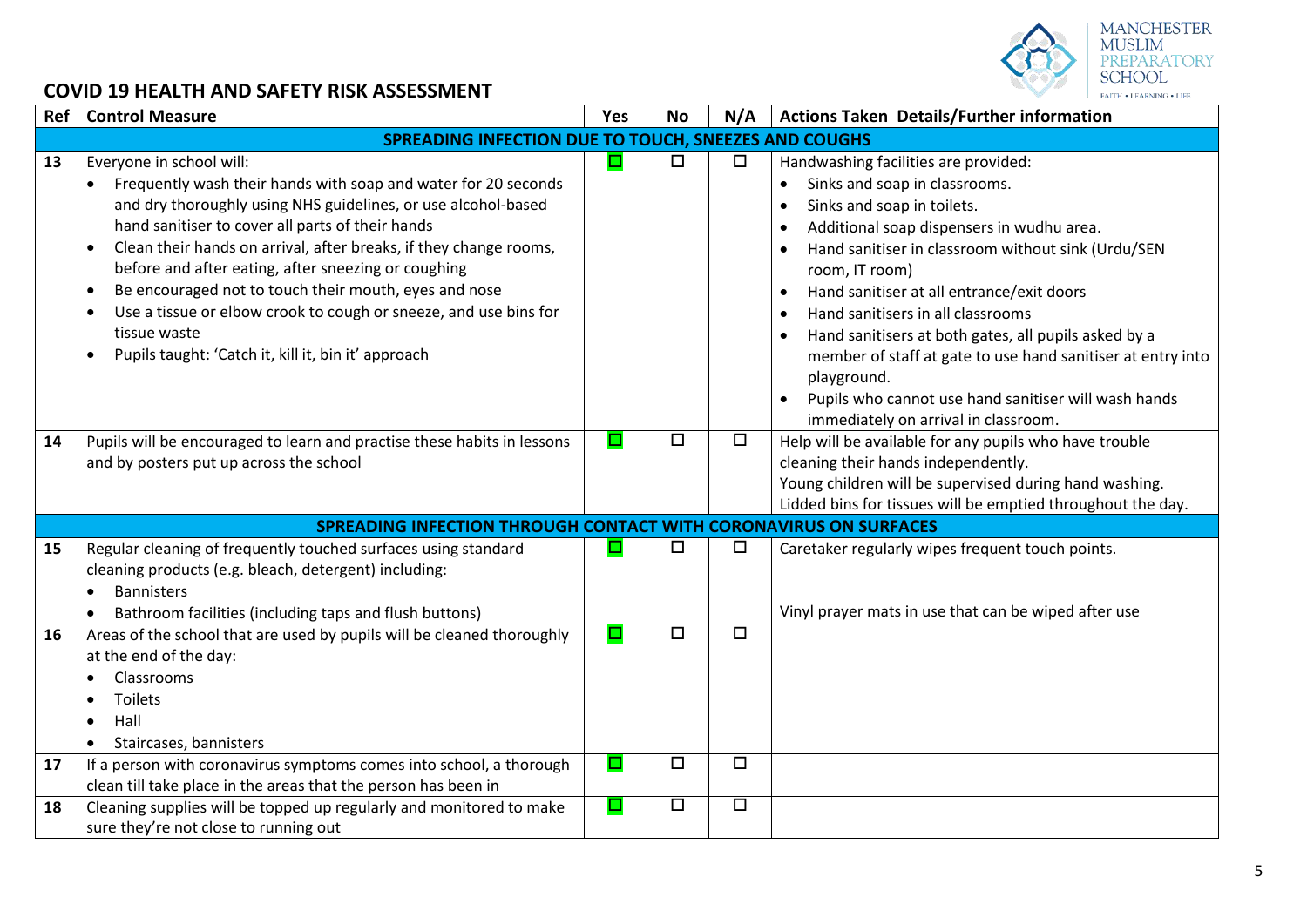

| Ref | <b>Control Measure</b>                                                                                                                                                                                                                                                                  | Yes    | <b>No</b> | N/A                  | <b>Actions Taken Details/Further information</b>                                                                                                                                                                                                                                |  |  |  |  |
|-----|-----------------------------------------------------------------------------------------------------------------------------------------------------------------------------------------------------------------------------------------------------------------------------------------|--------|-----------|----------------------|---------------------------------------------------------------------------------------------------------------------------------------------------------------------------------------------------------------------------------------------------------------------------------|--|--|--|--|
|     | <b>SPREADING INFECTION DUE TO THE SCHOOL ENVIRONMENT</b>                                                                                                                                                                                                                                |        |           |                      |                                                                                                                                                                                                                                                                                 |  |  |  |  |
| 19  | Areas in use will be well-ventilated by opening windows. In cooler<br>weather windows should be opened just enough to provide constant<br>background ventilation, and opened more fully during break and<br>lunchtime when classrooms are not in use, to purge the air in the<br>space* | ⊑      | $\Box$    | $\Box$               | * Flexibility to allow additional, suitable indoor clothing.<br>Parents informed that classroom windows/s are opened for<br>ventilation purpose and asked to ensure that children wear<br>bring in jumpers / hoodies during colder weather.<br>CO2 monitor to check air quality |  |  |  |  |
| 20  | Doors will be propped open, when fire safety and safeguarding<br>wouldn't be compromised                                                                                                                                                                                                | ◘      | $\Box$    | $\Box$               |                                                                                                                                                                                                                                                                                 |  |  |  |  |
| 21  | Lidded bins will be provided in classrooms and other key locations to<br>dispose of tissues and any other waste                                                                                                                                                                         | $\Box$ | $\Box$    | $\Box$               |                                                                                                                                                                                                                                                                                 |  |  |  |  |
| 22  | Outdoor space will be used for exercise and breaks, and for education<br>where possible. All pupils required to bring in a rainproof coat/jacket<br>with hold every day                                                                                                                 | $\Box$ | $\Box$    | $\overline{\Box}$    |                                                                                                                                                                                                                                                                                 |  |  |  |  |
| 23  | EYFS pupils will spend as much time as possible engaged in outdoor<br>learning                                                                                                                                                                                                          | ◘      | $\Box$    | $\Box$               |                                                                                                                                                                                                                                                                                 |  |  |  |  |
|     | SPREADING INFECTION DUE TO EXCESSIVE CONTACT AND MIXING IN MEETINGS                                                                                                                                                                                                                     |        |           |                      |                                                                                                                                                                                                                                                                                 |  |  |  |  |
| 24  | Windows / doors will be open in rooms where meetings are held                                                                                                                                                                                                                           | Е      | $\Box$    | $\Box$               |                                                                                                                                                                                                                                                                                 |  |  |  |  |
| 25  | All staff (and pupils), including clinically extremely vulnerable (CEV)<br>should attend unless they are self-isolating or have been advised not<br>to by their GP or clinician.                                                                                                        | o      | $\Box$    | $\overline{\square}$ | Meeting rooms ventilated (open windows, doors); staff may<br>opt to wear face covering during meetings; staff may avoid<br>staffroom during lunch time - alternative area available                                                                                             |  |  |  |  |
|     | <b>EDUCATIONAL DAY VISITS AND DOMESTIC RESIDENTIALS</b>                                                                                                                                                                                                                                 |        |           |                      |                                                                                                                                                                                                                                                                                 |  |  |  |  |
| 26  | Educational day visits can take place; standard trip risk assessment<br>and additional COVID-19 risk assessment for each educational visit to<br>determine whether it can be undertaken safely.                                                                                         | ▣      | $\Box$    | □                    | A full and thorough risk assessment prior to all educational<br>visits will be undertaken and any public health advice, such as<br>hygiene and ventilation requirements, included as part of that<br>risk assessment.                                                           |  |  |  |  |
|     | <b>VISITORS TO SCHOOL</b>                                                                                                                                                                                                                                                               |        |           |                      |                                                                                                                                                                                                                                                                                 |  |  |  |  |
| 27  | School visits, tours for potential parents can resume                                                                                                                                                                                                                                   |        | $\Box$    | $\Box$               |                                                                                                                                                                                                                                                                                 |  |  |  |  |
| 28  | Parents can attend information meetings (induction) and workshops                                                                                                                                                                                                                       |        | $\Box$    | $\Box$               |                                                                                                                                                                                                                                                                                 |  |  |  |  |
|     | <b>INDOOR PERFORMANCES - COMMUNAL PRAYER</b>                                                                                                                                                                                                                                            |        |           |                      |                                                                                                                                                                                                                                                                                 |  |  |  |  |
| 29  | Assemblies can go ahead                                                                                                                                                                                                                                                                 | $\Box$ | □         | $\Box$               | Windows and door to hall will be open for ventilation /<br>circulation of air                                                                                                                                                                                                   |  |  |  |  |
| 30  | Communal prayer                                                                                                                                                                                                                                                                         | $\Box$ | $\Box$    | $\Box$               | Can resume in hall for ventilation / circulation of air; vinyl<br>prayer maps that can be wiped after use;                                                                                                                                                                      |  |  |  |  |